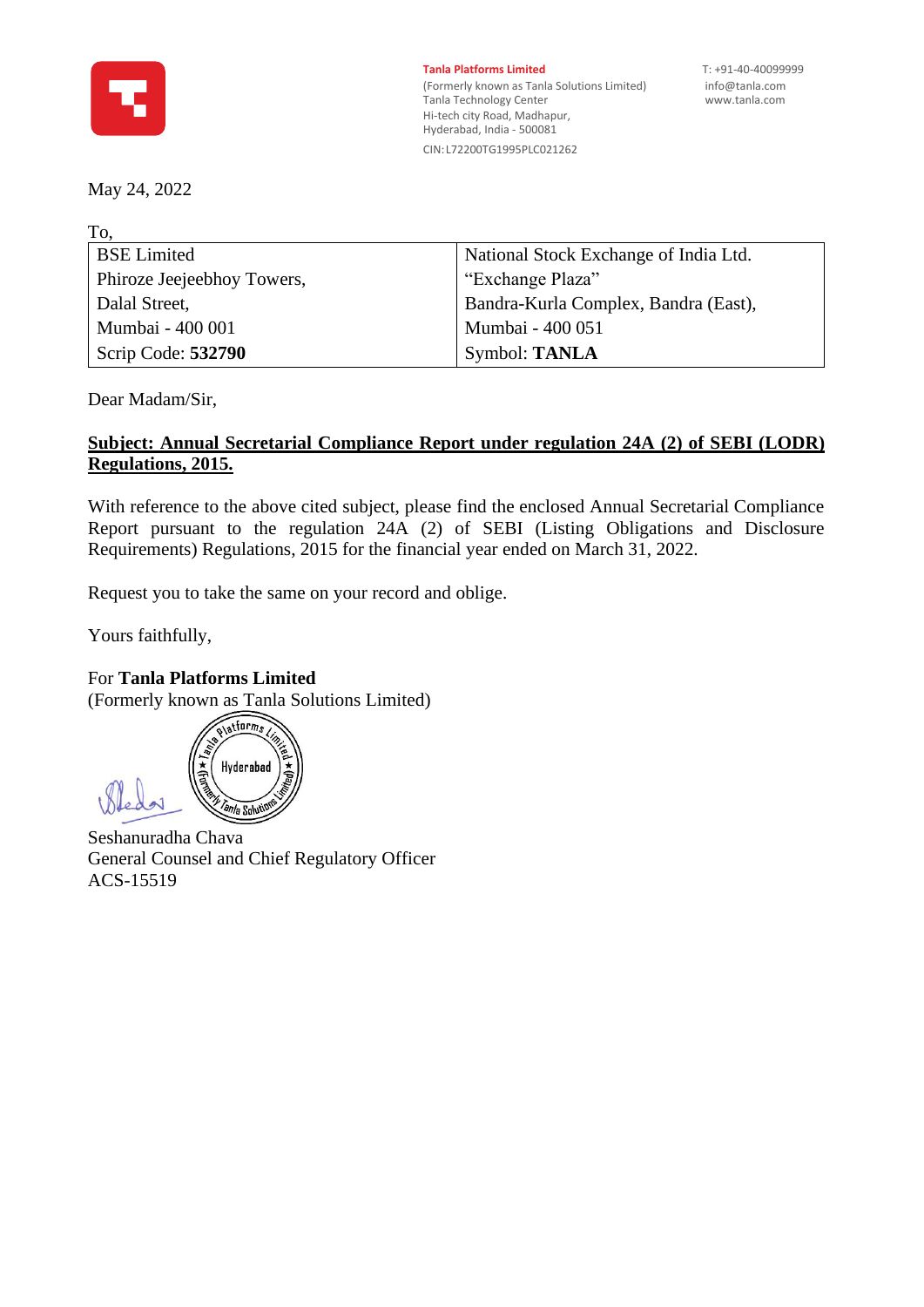**To,** 

**The Board of Directors Tanla Platforms Limited (Formerly known as Tanla Solutions Limited) Tanla Technology Center Madhapur, Hyderabad -500081** 

We, Madhu Lakhlan & Company, Practising Company Secretary, have examined:

(a) All the documents and records made available to us and explanation provided by Tanla Platforms Limited ("the listed entity"),

(b) The filings/submissions made by the listed entity to the stock exchanges,

(c) Website of the listed entity,

(d) Any other document/filing, as may be relevant, which has been relied upon to make this certification,

for the year ended 31st March, 2022 ("Review Period") in respect of compliance with the provisions of:

(a) The Securities and Exchange Board of India Act, 1992 ("SEBI Act") and the Regulations, circulars, guidelines issued thereunder; and

(b) The Securities Contracts (Regulation) Act, 1956 ("SCRA"), rules made thereunder and the Regulations, circulars, guidelines issued thereunder by the Securities and Exchange Board of India ("SEBI");

The specific Regulations, whose provisions and the circulars/guidelines issued thereunder, have been examined, include:

(a) Securities and Exchange Board of India (Listing Obligations and Disclosure Requirements) Regulations, 2015;

(b) Securities and Exchange Board of India (Issue of Capital and Disclosure Requirements) Regulations, 2018- NA for the Review Period;

(c) Securities and Exchange Board of India (Substantial Acquisition of Shares and Takeovers) Regulations, 2011;

(d) Securities and Exchange Board of India (Buyback of Securities) Regulations, 2018;